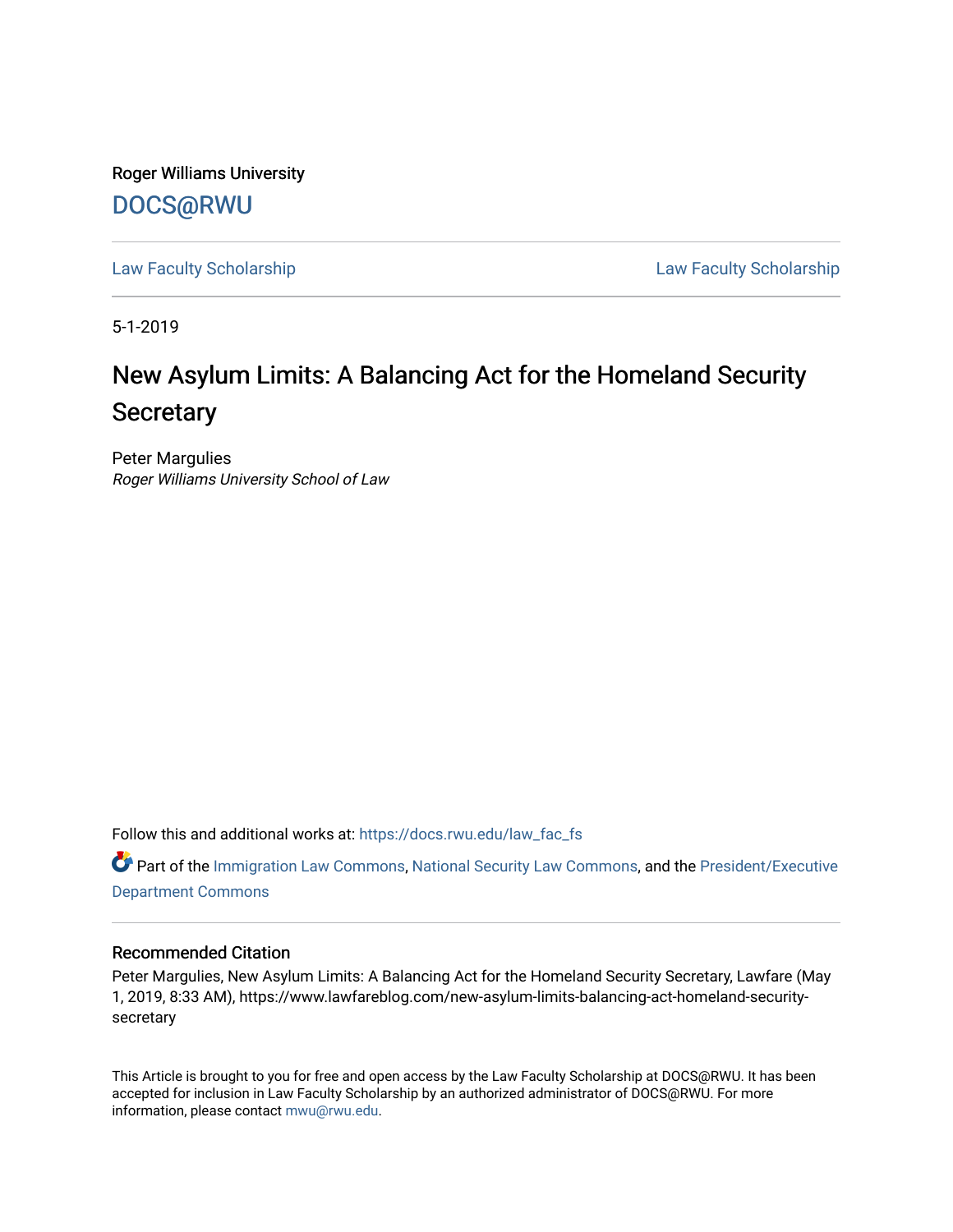### LAWFARE

#### **[IMMIGRATION](https://www.lawfareblog.com/topic/immigration)**

## New Asylum Limits: A Balancing Act for the Homeland Security Secretary

#### By Peter [Margulies](https://www.lawfareblog.com/contributors/pmargulies) Wednesday, May 1, 2019, 8:33 AM

President Trump continued his push for new restrictions on asylum seekers with his April 29 [memorandum](https://www.whitehouse.gov/presidential-actions/presidential-memorandum-additional-measures-enhance-border-security-restore-integrity-immigration-system/) to the Department of Homeland Security (DHS) and the Justice Department. In the memo, Trump directed DHS to issue regulations that would bar work permits for asylum seekers who enter the United States unlawfully and—for the first time—charge a fee for applying for asylum. While Trump justified this request to DHS and the Justice Department as a response to the recent marked uptick in arrivals at the southern border—mostly from Central America—each measure is a blunt instrument that could harm bona fide asylum claimants.

Trump's memo does not itself direct changes in asylum policy. Instead, the memo directs DHS and the Department of Justice to "propose" "appropriate" regulations within 90 days. The use of the terms "propose" and "appropriate" suggests that both DHS and the Justice Department must confine themselves to existing statutory authorities in the Immigration and Nationality Act (INA) and must solicit input from stakeholders before the proposed rules become final—a procedure called "Notice and Comment" under the Administrative Procedure Act (APA) governing federal agencies. Once the rules become final, they are subject to challenge in the courts.

Stakeholders will surely convey to DHS and the Justice Department that restricting work permits and imposing fees will harm genuine asylum seekers. Congress has given the executive branch authority to issue work permits and charge fees. (See 8 [U.S.C.](https://www.law.cornell.edu/uscode/text/8/1158) § 1158(d)(2) and (3).) Further restrictions could impose substantial hardships. Under long-standing [regulations,](https://www.uscis.gov/sites/default/files/USCIS/Humanitarian/Refugees%20%26%20Asylum/Asylum/Asylum_Clock_Joint_Notice_-_revised_05-10-2017.pdf) an asylum seeker can apply for a work permit 180 days after filing an asylum application. The 180-day "asylum clock" balances immigration control and humanitarian concerns. Officials initiated the clock concept in the 1990s to curb frivolous asylum claims that officials believed had proliferated when work permits were available immediately, but the asylum clock also recognizes that bona fide asylum seekers will suffer harm if they cannot work for the entire time required to adjudicate their applications. Further delays in adjudication not attributable to the applicant will not affect eligibility, so asylum seekers can support themselves and their families as they wait their turn for an asylum hearing, which can take three years or more with the current backlogs in immigration courts.

Barring work permits for those who entered the U.S. illegally, instead of presenting themselves at a port of entry, would single out applicants for reasons unrelated to the merits of their claims. As courts have [recognized,](https://www.lawfareblog.com/ninth-circuits-asylum-ban-ruling-message-trump) asylum seekers cannot always pick and choose their manner of entry. Some face exigent circumstances that require entrance to the United States without the delay afflicting official ports of entry. Denying work permits to this group might deter some frivolous claims but would also harm individuals with meritorious applications.

DHS might respond that cutting all adjudication times to 180 days, as Trump's memo also directs, will eliminate this harm. However, this is easier said than done. As the noted immigration scholar and former DHS Deputy Counsel David Martin [explained](https://www.washingtonpost.com/politics/trump-issues-memo-calling-for-changes-to-handling-of-asylum-cases/2019/04/29/df41b5f2-6adb-11e9-be3a-33217240a539_story.html?utm_term=.9c79936a61f5) on Monday, Congress already requires adjudication within this time frame. However, the volume and complexity of asylum claims has made fulfillment of that goal impossible, leading to the current Dickensian delays plaguing immigration courts. Without radical changes that ensure both accurate and timely asylum adjudications, that dire situation will continue, leading to hardships for those who must wait out the system without the ability to work.

Charging a fee for asylum claims would trigger similar hardships, depending on the fee involved. The United States, like most countries, has never charged a fee for seeking asylum. That long-standing practice recognizes that financial means have nothing to do with the merits of an asylum claim. An individual who cannot afford the fee established by DHS may have a better claim than an individual who can readily raise the cash required. Setting a "cover charge" for asylum risks making refugee status into a preserve for the affluent rather than a haven for the oppressed. To be sure, the exclusionary effect of a fee will vary with the amount charged: A nominal or moderate fee (e.g., \$100) may be within reach of most applicants and may only discourage applicants whose claims are already dubious, while a prohibitive fee (more than \$500) will deter even meritorious claims. Between these poles, DHS may have a zone of discretion under both the INA and sound asylum policy.

How DHS implements the Trump memo may signal what to expect from Acting DHS Secretary Kevin McAleenan. With a substantial record including service as director of DHS's largest unit, Customs and Border Protection, McAleenan has embarked on his new responsibilities with widespread credibility. Tuesday's testimony by Secretary McAleenan at a House appropriations committee hearing was vastly different in tone than recent acrimonious appearances by former DHS Secretary Kirstjen Nielsen, who implemented the administration's disastrous family separation policy. Over time, McAleenan may well confront the same dynamic that drove Nielsen's departure: a choice between implementing the INA fairly and transparently in cooperation with Congress, or acceding to White House prodding for even more aggressive measures. White House immigration adviser Stephen Miller has already expressed [impatience](https://www.politico.com/story/2019/04/08/trump-immigration-agency-head-1332660) with the deliberation required by the APA's notice and comment procedures. Only time will tell if Secretary McAleenan can manage to stay in the good graces of both the White House and Congress while withstanding challenges in the courts.

#### Topics: [Immigration](https://www.lawfareblog.com/topic/immigration)